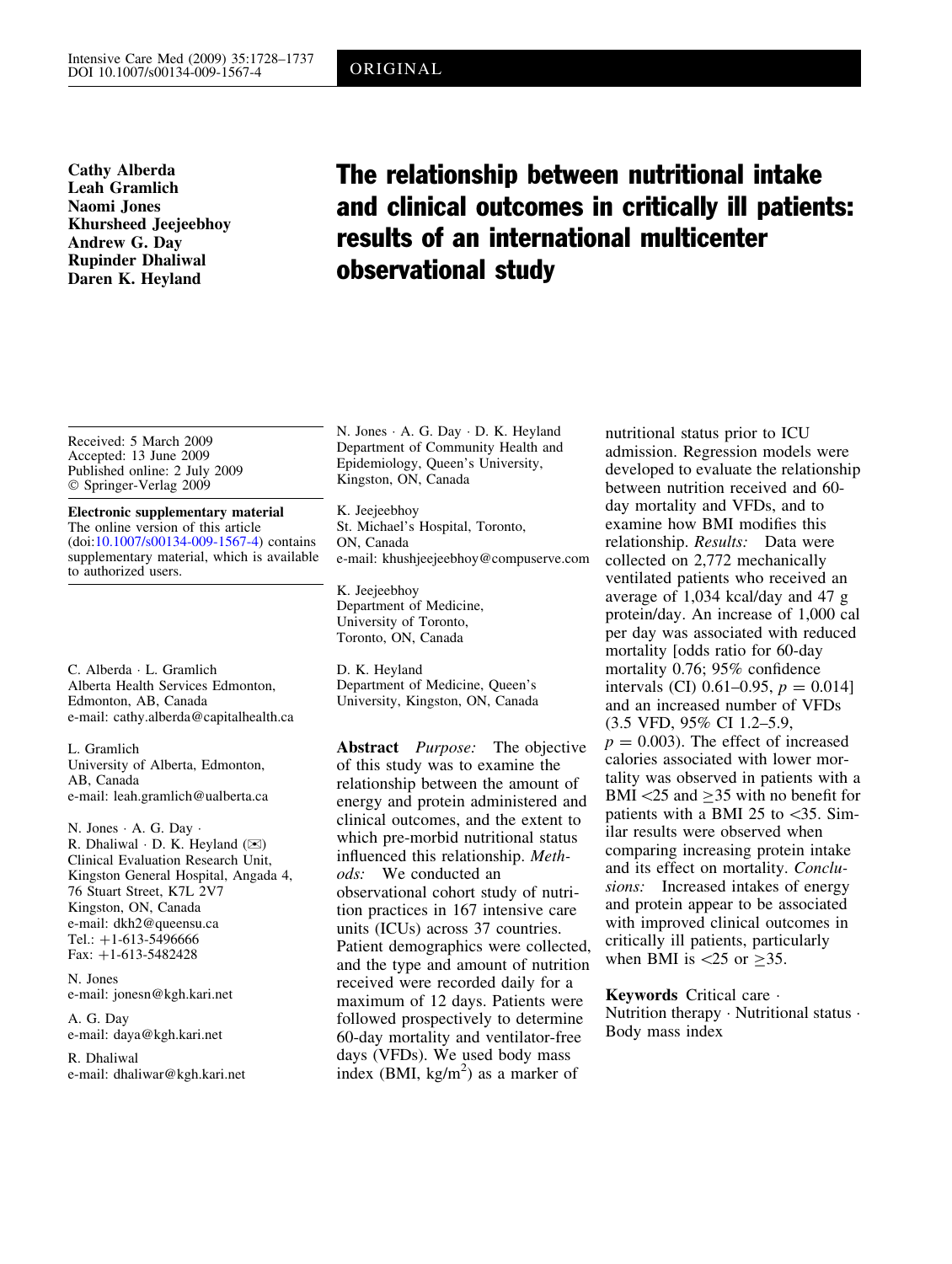### Introduction

The optimal amount of energy and protein required by critically ill patients to reduce morbidity and mortality is controversial. On one hand, observational studies have shown that a cumulative energy deficit or caloric debt is associated with adverse clinical outcomes in critically ill patients [[1–3\]](#page-8-0). In contrast, another observational study suggests that feeding fewer than goal calories, between 33% and 66% of estimated energy needs, resulted in improved clinical outcomes compared to patients who received closer to 100% of goal calories [\[4](#page-8-0)].

Previous work in non-critically ill patients clearly has demonstrated how the effect of the nutritional intervention varies with pre-morbid nutritional status [\[5–7](#page-8-0)]. The progression towards critical malnutrition will occur with greater rapidity in those who are admitted with limited nutritional reserves and in those who are markedly underfed. The objective of this observational study was to examine the relationship between the amount of energy and protein received and clinical outcomes [60-day mortality and ventilator-free days (VFD)], and to explore how nutritional status prior to ICU admission modifies this relationship in a large cohort of critically ill adults. Our a priori hypothesis was that the clinical outcomes may be associated with the amount of energy and protein received in relation to the nutritional status of the patient at admission to the ICU. Specifically, patients with a poor nutritional status (i.e., very low reserve as demonstrated by a low BMI) are more likely to experience adverse effects from underfeeding or benefit the most from receiving an increased amount of energy and protein.

#### Methods

Study design and participants

We conducted a prospective observational study of nutrition practices in intensive care units (ICUs) across the world. Participating ICU sites were recruited by disseminating study information on our website [\(http://www.](http://www.criticalcarenutrition.com) [criticalcarenutrition.com](http://www.criticalcarenutrition.com)) to the membership registries of clinical nutrition societies and critical care societies across the world and by e-mailing individual health-care providers known to have an interest in critical care or nutrition therapy. To be eligible, ICUs had to have access to an individual with knowledge of clinical nutrition to complete data collection and have adequate resources to collect the required patient data within the study period.

On 25 January 2007, participants identified eligible study patients who were being cared for in their units on that day. Critically ill adult (i.e.,  $\geq 18$  years of age) patients that were mechanically ventilated within the first 48 h of admission to the ICU and who remained in the ICU stay, the daily average amount of energy and protein

ICU for more than 72 h were enrolled in this study. We excluded non-intubated patients.

#### Data collection

Using a secure web-based data collection tool (see [http://www.criticalcarenutrition.com\)](http://www.criticalcarenutrition.com), we collected the following information related to the enrolled patients: admission category (surgery vs. medical), primary admission diagnosis, sex, age, weight, height, and APACHE II score [[8](#page-8-0), [9](#page-8-0)]. Height (actual or estimated) and weight at admission (estimated or actual weight) were used to calculate BMI [i.e., weight (kg)/height  $(m<sup>2</sup>)$ ]. The determination of the optimal nutrition prescription was left to the judgment of the individual provider. We recorded daily the type and amount of nutrition received, and morning blood glucose levels, for a maximum of 12 days or until death or discharge from the ICU. We followed patients while in hospital for a maximum of 60 days and reported on their ICU and hospital outcomes at 60 days.

#### Statistical analysis

Given the observational nature of this study, no formal sample size calculation was performed. Rather, we aimed to enroll 20 consecutive eligible patients at each site in order to give a representative sample of usual practice. Patients missing BMI, caloric intake, or 60-day mortality status were excluded. Categorical variables are reported as counts and percents. Continuous variables are described by means and standard deviations, except for the length of stay variables, which are summarized by medians and quartiles due to their positive skew. To assess nutritional adequacy, the total amount of energy or protein received from either enteral (EN) or parenteral nutrition (PN), inclusive of propofol, over the first 12 ICU days was divided by the amount prescribed as per the baseline assessment and expressed as a percentage. BMI levels were categorized a priori as  $\langle 20, 20 \text{ to } \langle 25, 25 \text{ to } \rangle$  $\leq$ 30, 30 to  $\leq$ 35, 35 to  $\leq$ 40, and  $\geq$ 40 kg/m<sup>2</sup> based on a modification of an existing categorization [\[10](#page-8-0)]. Differences in these characteristics across BMI levels were calculated using the Kruskal-Wallis test for continuous variables and the chi-squared test for categorical variables.

Logistic regression models, with random ICU intercepts [[10](#page-8-0)] to account for potential within ICU correlation, were fit to estimate 60-day mortality as predicted by the daily average of total energy and protein received during the first 12 ICU days prior to death or permanent switch to exclusive oral feeding. This model was estimated separately for calories and protein using residual pseudolikelihood as implemented by the GLIMMIX procedure in SAS [\[11\]](#page-8-0). Since most feeding protocols recommend gradually increasing nutrition over the first several days of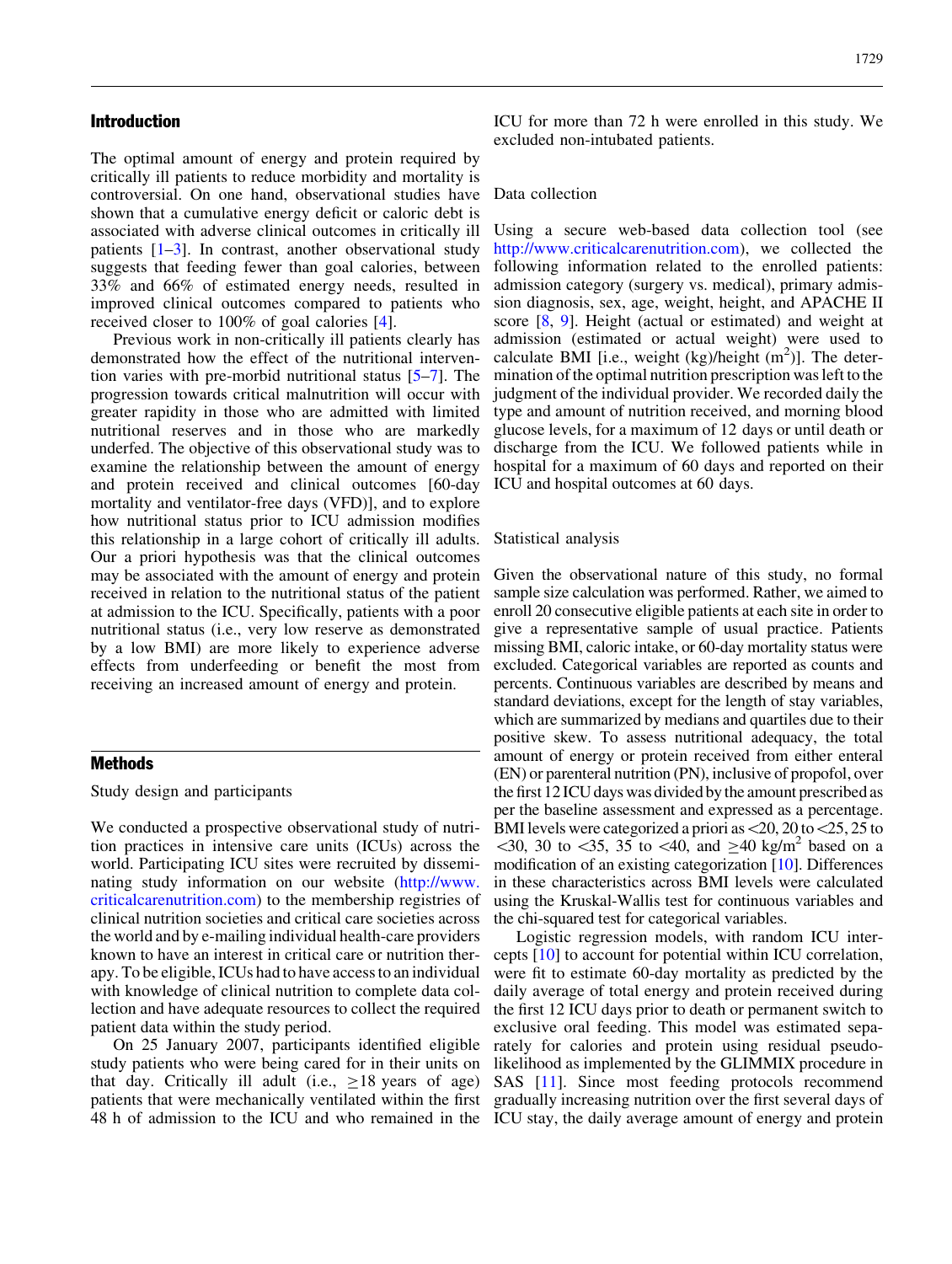received is expected to be lower for patients with fewer days of enteral or parenteral feeding. Consequently, our analysis adjusted for the number of days of observation in the 12-day study period in calculating the daily averages of nutritional intake in addition to prior known risk factors for mortality including: primary admission diagnosis (see Table 1 for categories) with separate categories for medical and surgical admissions of the same diagnosis, age, and APACHE II score. We arbitrarily report the change in odds in mortality per 1,000 cal and per 30 g of protein as they reflect an amount that is achievable with an aggressive feeding strategy. This arbitrary selection of parameter scale does not affect *p* values.

Using the approach recommended and implemented by Harrell, restricted (natural) cubic spline with knots at the 5th, 27.5th, 50th, 75.5th, and 95th percentiles was used to examine the relationship between 60-day mortality as predicted by BMI, energy or protein, and the interaction between BMI and energy or protein [\[12\]](#page-8-0). This approach demonstrated that the amount of energy and protein received was linearly related to mortality, but BMI had a non-linear U-shaped relationship with mortality that interacted with nutritional intake. For this reason, the reported analysis models nutritional intake as linear, but models BMI as categorical with the six BMI groups defined a priori. Interaction terms were included in the final model to allow the relationship between calories and outcome to vary by BMI group. The same approach was taken using a linear mixed effects model to analyze ventilator-free days as a continuous outcome [\[13](#page-8-0)]. We modeled VFD rather than length of stay variables because mortality is a competing risk for length of stay, whereas it is incorporated into VFD. VFDs were defined as all days liberated from mechanical ventilation within the 60-day period of observation. If a patient died while undergoing mechanical ventilation, their  $VFD = 0$ .

Statistical analysis was completed using SAS v9.1.3 (SAS Institute Inc., Cary, NC). All tests were two sided with statistical significance considered as a  $p$  value  $\leq 0.05$ . Institutional ethics approval was obtained from the Health Sciences Research Ethics Board at Queen's University, Kingston, Ontario, and additional centers if required for their participation. The need for informed patient consent was waived given the nature of this study.

# **Results**

Data were collected on 2,884 patients from 167 ICUs from 37 countries across 5 continents. Table 1 shows characteristics of participating sites. Due to missing data or patients having less than 3 ICU days before death or permanent switch to exclusive oral feeding, 112 (3.9%) patients were excluded from the analysis, leaving 2,772 for evaluation. Sites contributed an average of 17 patients

Table 1 Characteristics of participating sites

|                                              | All sites $(n = 167)$  |
|----------------------------------------------|------------------------|
| Hospital type                                |                        |
| Teaching                                     | 130 (77.8%)            |
| Non-teaching                                 | 35 (21.0%)             |
| Size of hospital (beds)                      |                        |
| Mean (range)                                 | 648.1 (138.0, 4,000.0) |
| Multiple ICUs in hospital                    |                        |
| Yes                                          | $87(52.1\%)$           |
| <b>ICU</b> structure                         |                        |
| Open                                         | 33 (19.8%)             |
| Closed                                       | 131 (78.4%)            |
| Other                                        | $3(1.8\%)$             |
| Case type                                    |                        |
| Medical                                      | 141 (84.4%)            |
| Surgical                                     | 147 (88.0%)            |
| Trauma                                       | 103 (61.7%)            |
| Pediatrics                                   | 26 (15.6%)             |
| Neurological                                 | $105(62.9\%)$          |
| Neurosurgical                                | 79 (47.3%)             |
| Cardiac surgery                              | 52 (31.1%)             |
| <b>Burns</b>                                 | 28 (16.8%)             |
| Other                                        | 20 (12.0%)             |
| Presence of medical director                 |                        |
| Yes                                          | 157 (94.0%)            |
| Size of ICU (beds)                           |                        |
| Mean (range)                                 | 17.4(4.0, 75.0)        |
| Presence of dietician(s)                     |                        |
| Yes                                          | 141 (84.4%)            |
| Full time equivalent dietician (per 10 beds) |                        |
| Mean (range)                                 | 0.5(0.1, 6.7)          |

each, with 117 (70%) contributing 16–20 patients, 46 (28%) contributing  $\leq$ 15 patients, and 4 (2%) contributing between 21 and 24 patients. Patient demographics are shown in Table [2.](#page-3-0) The mean BMI of enrolled patients was 27.5 kg/m<sup>2</sup>, with a BMI range of 12.9–102.0 kg/m<sup>2</sup> with weights ranging from 30.0 to 310.5 kg.

#### Nutrition therapy

Of all patients surveyed, 69.0% received enteral nutrition (EN) only, 8.0% received parenteral nutrition (PN) only, 17.6% received EN plus PN, and 5.4% received no EN or PN. The energy and protein prescribed and received (total and per kg) are described in Table [3.](#page-4-0) The mean energy and protein prescribed per kg body weight were significantly lower in patients with a BMI  $>40$  (15.0 kcal/kg/ day and 0.8 g protein/kg/day) than in those with a BMI  $\langle 20 (31 \text{ kcal/kg/day} \text{ and } 1.4 \text{ g/kg/day}, p \langle 0.0001 \rangle.$ 

Overall, study patients received a mean intake of 1,034 kcal/day (range 0–2780) and 47.1 g protein/day (range 0–178.3). The energy and protein received on a per kg basis varied significantly across BMI groups (see Table [3](#page-4-0)). Overall, patients received 59.2% of the energy and  $56\%$  of protein prescribed, with those in the BMI $\leq$ 20 group receiving proportionately greater amounts than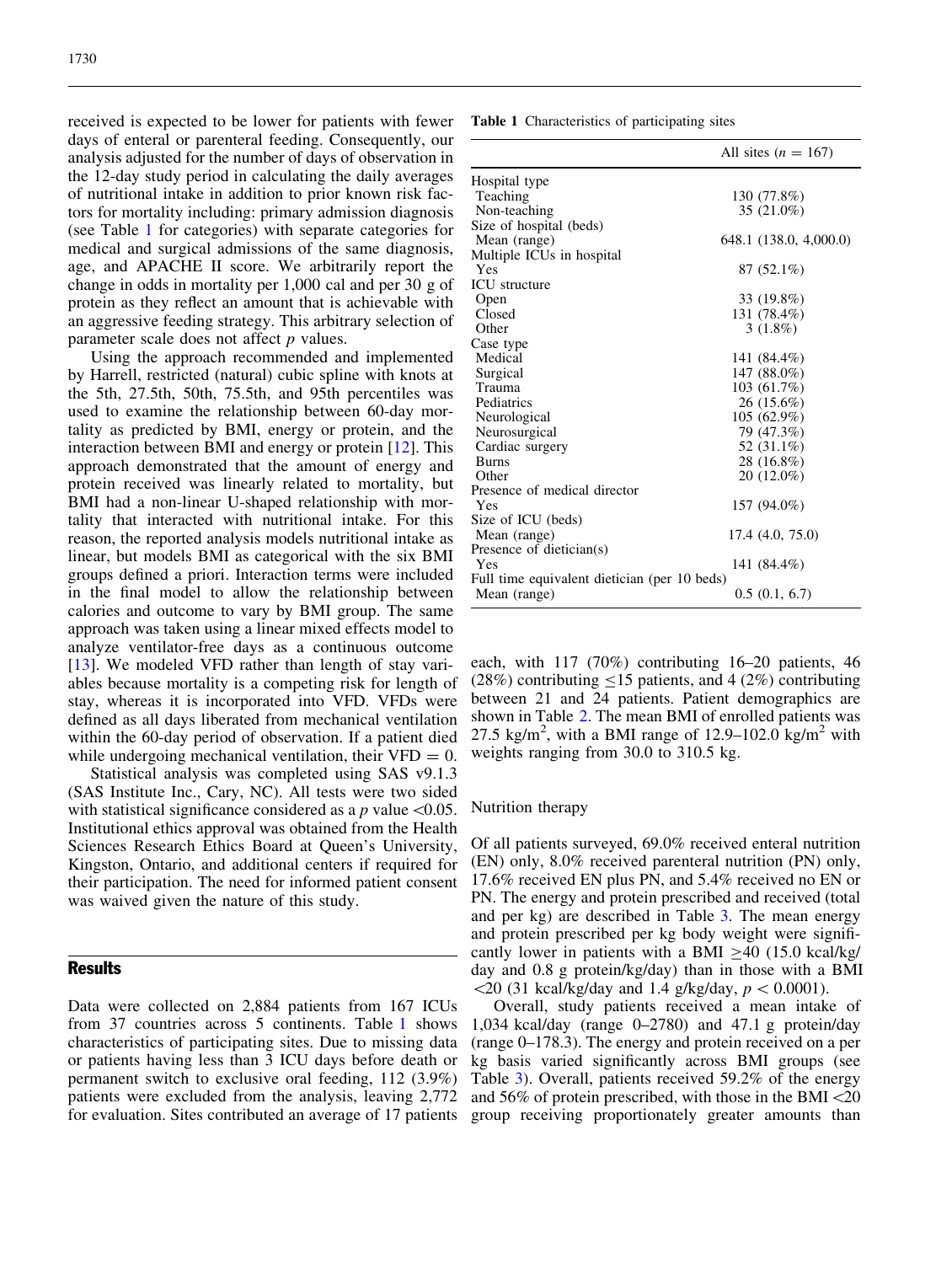<span id="page-3-0"></span>

|                                                                   | Total                                                                                                                                                                                                  | BMI < 20                                                                        | $20 \text{ to } <25$                                                                                                                                                                                                                                                       | $25 \text{ to } 30$                      | $30 \text{ to } <35$                                                                                                                                                                                                                                                                                             | $35 <$ to 40                                                                                                                                                                           | $\frac{1}{2}$                                                 | $p$ value                         |
|-------------------------------------------------------------------|--------------------------------------------------------------------------------------------------------------------------------------------------------------------------------------------------------|---------------------------------------------------------------------------------|----------------------------------------------------------------------------------------------------------------------------------------------------------------------------------------------------------------------------------------------------------------------------|------------------------------------------|------------------------------------------------------------------------------------------------------------------------------------------------------------------------------------------------------------------------------------------------------------------------------------------------------------------|----------------------------------------------------------------------------------------------------------------------------------------------------------------------------------------|---------------------------------------------------------------|-----------------------------------|
|                                                                   |                                                                                                                                                                                                        |                                                                                 |                                                                                                                                                                                                                                                                            |                                          |                                                                                                                                                                                                                                                                                                                  |                                                                                                                                                                                        |                                                               |                                   |
|                                                                   | 2.772                                                                                                                                                                                                  |                                                                                 |                                                                                                                                                                                                                                                                            |                                          |                                                                                                                                                                                                                                                                                                                  | 162                                                                                                                                                                                    |                                                               |                                   |
|                                                                   | 59.6 (17.6)                                                                                                                                                                                            |                                                                                 | $\begin{array}{l} 937\\ 38.3 \; (19.0)\\ 58.3 \; (62\%)\\ 580 \; (59.8\%)\\ 581 \; (62\%)\\ 114 \; (12.2\%)\\ 124 \; (15.4\%)\\ 153 \; (15.3\%)\\ 153 \; (13.2\%)\\ 152 \; (13.2\%)\\ 152 \; (13.2\%)\\ 152 \; (13.2\%)\\ 107 \; (11.4\%)\\ 107 \; (11.4\%)\\ \end{array}$ |                                          | $\begin{array}{l} 395 \\ 395 \\ 62.2 \ (15.3) \\ 62.7 \ (57.5\%) \\ 62.8 \ (50\%) \\ 72.7 \ (60\%) \\ 84.2 \ (33.8\%) \\ 104.2 \ (53.8\%) \\ 124.2 \ (53.8\%) \\ 135.2 \ (53.8\%) \\ 142.2 \ (53.8\%) \\ 155.2 \ (53.8\%) \\ 162.2 \ (53.8\%) \\ 175.2 \ (53.8\%) \\ 185.2 \ (53.8\%) \\ 195.2 \ (53.8\%) \\ 19$ |                                                                                                                                                                                        | 56.9 (13.3)                                                   |                                   |
| Age, years (SD)<br>Sex, male $(\%)$<br>Admission category medical | 1630 (58.8)                                                                                                                                                                                            | 58.7 (19.0)<br>147 (50.9%)<br>183 (63.3%)                                       |                                                                                                                                                                                                                                                                            |                                          |                                                                                                                                                                                                                                                                                                                  | $\begin{array}{l} 62.3 \ (13.7) \\ 62.6\ (66.6\%) \\ 82 \ (60.5\%) \\ 98 \ (60.5\%) \\ 21 \ (12.6\%) \\ 17 \ (25.3\%) \\ 18 \ (25.3\%) \\ 19 \ (25.3\%) \\ 13 \ (26\%) \\ \end{array}$ |                                                               | $0.0007$<br>$0.0001$<br>$0.32$    |
|                                                                   | $1630(58.8%)$<br>$1,710(61.7%)$                                                                                                                                                                        |                                                                                 |                                                                                                                                                                                                                                                                            |                                          |                                                                                                                                                                                                                                                                                                                  |                                                                                                                                                                                        | $77(45%)$<br>114 (66.7%)                                      |                                   |
| Elective surgery                                                  |                                                                                                                                                                                                        | 14.2%                                                                           |                                                                                                                                                                                                                                                                            |                                          |                                                                                                                                                                                                                                                                                                                  |                                                                                                                                                                                        | $(2.94\%)$                                                    |                                   |
| Emergent surgery                                                  |                                                                                                                                                                                                        |                                                                                 |                                                                                                                                                                                                                                                                            |                                          |                                                                                                                                                                                                                                                                                                                  |                                                                                                                                                                                        | (23.4%                                                        |                                   |
| Admission diagnosis: cardiovascular                               | $\begin{array}{l} 371 \; (13.4\%) \\ 571 \; (24.9\%) \\ 691 \; (24.9\%) \\ 488 \; (17.6\%) \\ 734 \; (26.5\%) \\ 734 \; (26.3\%) \\ 339 \; (30.9\%) \\ 230 \; (10.1\%) \\ 230 \; (11.9\%) \end{array}$ | $\begin{array}{c} 65 \ (22.5\%) \\ 32 \ (11.1\%) \\ 103 \ (35.6\%) \end{array}$ |                                                                                                                                                                                                                                                                            |                                          |                                                                                                                                                                                                                                                                                                                  |                                                                                                                                                                                        |                                                               | 0.0001                            |
| Respiratory                                                       |                                                                                                                                                                                                        |                                                                                 |                                                                                                                                                                                                                                                                            |                                          |                                                                                                                                                                                                                                                                                                                  |                                                                                                                                                                                        | $(12.9\%)$<br>$(33.9\%)$<br>$(16.4\%)$<br>$\frac{288}{288}$   |                                   |
| Gastrointestinal                                                  |                                                                                                                                                                                                        | $20.1\%)$                                                                       |                                                                                                                                                                                                                                                                            |                                          |                                                                                                                                                                                                                                                                                                                  |                                                                                                                                                                                        |                                                               |                                   |
| Neurologic                                                        |                                                                                                                                                                                                        | $12.8\%$<br>_<br>ಜನಸ                                                            |                                                                                                                                                                                                                                                                            |                                          |                                                                                                                                                                                                                                                                                                                  | $\begin{array}{c} 48 \ (29.6\%) \\ 22 \ (13.6\%) \\ 16 \ (9.88\%) \end{array}$                                                                                                         | (6.43%)                                                       |                                   |
| Sepsis                                                            |                                                                                                                                                                                                        | (8.3%)                                                                          |                                                                                                                                                                                                                                                                            |                                          |                                                                                                                                                                                                                                                                                                                  | (7(10.5%)                                                                                                                                                                              |                                                               |                                   |
| Fauma                                                             |                                                                                                                                                                                                        | (4.84%)                                                                         |                                                                                                                                                                                                                                                                            | $61$ (7.46%)<br>97 (11.9%)<br>70 (8.56%) |                                                                                                                                                                                                                                                                                                                  | $(5.56\%)$                                                                                                                                                                             | $\begin{array}{c} 18 \ (10.5\%) \\ 15 \ (8.77\%) \end{array}$ |                                   |
| Other                                                             |                                                                                                                                                                                                        | $\overline{21}$                                                                 | 14(7.9%)                                                                                                                                                                                                                                                                   |                                          |                                                                                                                                                                                                                                                                                                                  | $(5.56\%)$                                                                                                                                                                             | 19(1)                                                         |                                   |
| Height, m (SD)                                                    | 1.69(0.11)                                                                                                                                                                                             | .68(                                                                            |                                                                                                                                                                                                                                                                            | .70(0.10)                                | .68(0.12)                                                                                                                                                                                                                                                                                                        | .67(0.1                                                                                                                                                                                | .64(0.17)                                                     |                                   |
| Weight, kg (SD)                                                   |                                                                                                                                                                                                        | (7.40)<br>50.86                                                                 | 5.84 (9.13)                                                                                                                                                                                                                                                                | $(6.8)$ $(6.8)$                          | (13.04<br>(6.00)                                                                                                                                                                                                                                                                                                 | 04.68 (14.93)                                                                                                                                                                          |                                                               |                                   |
| BMI, mean (SD)                                                    | 78.51(24.15)<br>27.49 (8.19)                                                                                                                                                                           | 1.67<br>18.06                                                                   | 2.80(1.40)                                                                                                                                                                                                                                                                 | $\frac{141}{2}$<br>27.36(                | (1.40)<br>(1.93)                                                                                                                                                                                                                                                                                                 | (1.51)<br>37.20(                                                                                                                                                                       | 135.94 (36.94)<br>50.35 (11.28)                               | 10000<br>100000<br>100000<br>1000 |
| APACHE II score, mean (SD)                                        | 21.68 (7.99                                                                                                                                                                                            | (7.71)<br>2.04                                                                  | 1.40(8.15)                                                                                                                                                                                                                                                                 | (7.96)                                   | 2.41(7.40)                                                                                                                                                                                                                                                                                                       | .1.62(8.36)                                                                                                                                                                            | 22.21 (8.53)                                                  |                                   |
| APACHE II acute physiology and chronic health ex-                 |                                                                                                                                                                                                        |                                                                                 |                                                                                                                                                                                                                                                                            |                                          | valuation, m meters; $k_g$ kilograms, BMI body mass index [weight (kg)/height (m <sup>2</sup> )]                                                                                                                                                                                                                 |                                                                                                                                                                                        |                                                               |                                   |

Table 2 Characteristics of study patients

Characteristics of study patients

patients with higher BMIs. Average morning blood glucose levels ranged from 7.3 to 8.0 mmol/l and were significantly different across groups (see Table [3\)](#page-4-0).

## Clinical outcomes

The clinical outcomes for the overall cohort are shown in Table [4](#page-5-0). Table [5](#page-6-0)a presents the results of the logistic regression modeling mortality as predicted by energy received with separate odds ratios for each BMI group to reflect the effect of BMI on the energy-mortality association ( $p = 0.027$  for interaction). The results are consistent before and after adjusting covariates. The provision of higher calories was associated with a significant overall reduction in mortality; the adjusted odds ratio (OR) for 60-day mortality for every 1,000 cal/day provided was 0.76 [95% confidence intervals (CI) 0.61– 0.95,  $p = 0.014$ . This relationship varied across the BMI groups in which the odds ratio of mortality per 1,000 kcal received per day was consistent with a large mortality reduction at the extremes of BMI and no association with mortality in the groups with a BMI 25–35 (Table [5](#page-6-0)a, Fig. [1](#page-6-0)). Similar trends were seen with protein (Table [5](#page-6-0)b) with the benefits of an additional 30 g protein associated with an adjusted OR 0.84 (95% CI: 0.74–0.96,  $p = 0.008$ ). Again, the benefit was largely observed in patients with a BMI  $\leq 25$  and  $\geq 35$ . For the subgroup with a BMI  $\geq$ 40 the findings were not statistically significant with an OR of 0.63 (95% CI 0.32–1.24,  $p = 0.18$ ) for increasing calories and 0.72 (95% CI 0.51–1.03,  $p = 0.07$ ) for increasing protein (see Table [5](#page-6-0)a, b).

With respect to VFDs, the unadjusted analysis demonstrated that each additional 1,000 kcal/day was associated with a decrease of 3.3 (95% CI  $-5.1-1.5$ ,  $p<0.001$ ) VFDs, while after adjustment an increase of 1,000 kcals/day was associated with a increase of 3.5 (95% CI 1.2–5.9,  $p = 0.003$ ) VFDs (see Table [6a](#page-7-0)). After adjusting for covariates, greater amounts of protein were not significantly associated with VFDs (see Table [6](#page-7-0)b).

# **Discussion**

We hypothesized that the baseline nutritional status of the patient entering the ICU, as determined by BMI, would determine the effect of energy and protein intake on outcome, and that those patients who present to the ICU with pre-existing malnutrition or lack of nutritional reserve would benefit the most from aggressive provision of energy and protein intake. We conducted a prospective multicenter observational study of nutrition therapy to evaluate the impact of the amount of nutrition received by 2,772 critically ill patients in 167 ICUs across 5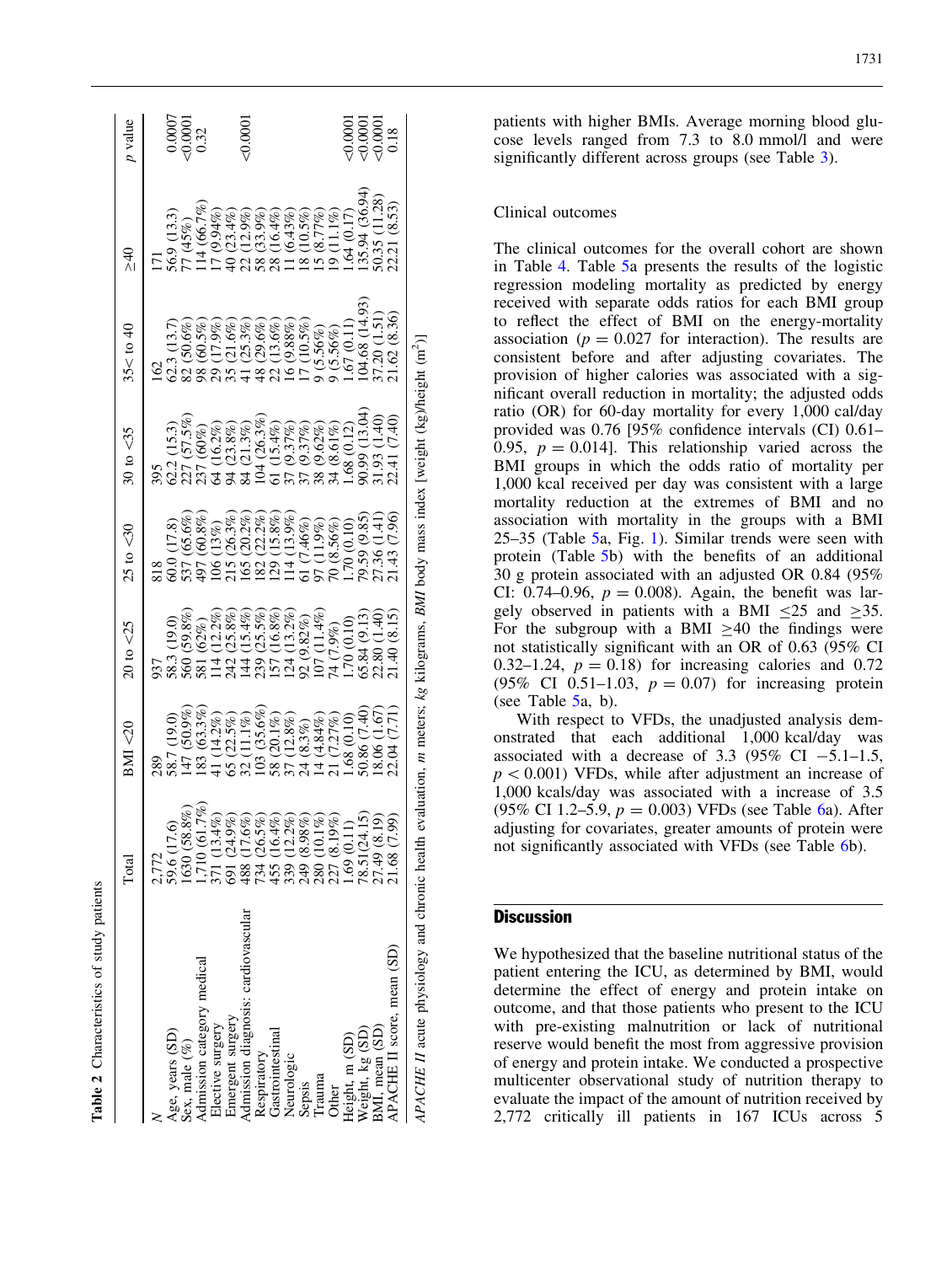|                                                                                                                                                                                                                                                                                                                                                                                                                                                                                                                  | Total                                                                                                                                                                       | BM < 20                                                                                                                                                                         | $20 \text{ to } 25$                                                                                                                                                                                             | $25 \text{ to } 30$                                                                                                                                                                                                   | $30 \text{ to } <35$                                                                                                                                                                                                | $35 <$ to $40$                                                                                                                                                               | $\frac{1}{2}$                                                                                                                                                                                                                             | p value                                                                                                                                                                                                                                                                |
|------------------------------------------------------------------------------------------------------------------------------------------------------------------------------------------------------------------------------------------------------------------------------------------------------------------------------------------------------------------------------------------------------------------------------------------------------------------------------------------------------------------|-----------------------------------------------------------------------------------------------------------------------------------------------------------------------------|---------------------------------------------------------------------------------------------------------------------------------------------------------------------------------|-----------------------------------------------------------------------------------------------------------------------------------------------------------------------------------------------------------------|-----------------------------------------------------------------------------------------------------------------------------------------------------------------------------------------------------------------------|---------------------------------------------------------------------------------------------------------------------------------------------------------------------------------------------------------------------|------------------------------------------------------------------------------------------------------------------------------------------------------------------------------|-------------------------------------------------------------------------------------------------------------------------------------------------------------------------------------------------------------------------------------------|------------------------------------------------------------------------------------------------------------------------------------------------------------------------------------------------------------------------------------------------------------------------|
| Mean energy received, kcal/day (SD)<br>Adequacy of calories from nutrition<br>Mean protein, [grams/kg/day] (SD)<br>Adequacy of protein from nutrition therapy<br>Received EN protein supplements<br>Mean protein, grams/kg/day (SD)<br>Mean energy, kcal/kg/day (SD)<br>Mean energy, Kcal/kg/day (SD)<br>Number of patients on nutrition<br>Mean protein, grams/day (SD)<br>Mean protein, grams/day (SD)<br>Mean energy, kcal/day (SD)<br>Nutritional prescription<br>Nutrition received<br>therapy <sup>a</sup> | $(0.0-236)$<br>47.1 (26.9)<br>0.6 (0.4)<br>1,794 (364)<br>24.0 (5.8)<br>87.5 (25.1)<br>1.2 (0.3)<br>1,034 (514)<br>14.0 (7.6)<br>59.2%<br>173 (6.2%)<br>56.1% (0.0-<br>207) | $44.727(23.4)$<br>0.9 (0.5)<br>13 (4.5%)<br>$(0.0 - 180)$<br>$(0.0 - 140)$<br>1,561 (314)<br>30.9 (5.8)<br>70.2 (17.9)<br>994 (469)<br>19.7 (9.3)<br>1.4(0.3)<br>64.4%<br>65.4% | 46.653 (25.9)<br>1,024 (490)<br>15.7 (7.5)<br>61.3% (0.0-<br>236)<br>0.7 (0.4)<br>43 (4.6%)<br>59.4% (0.0-<br>1,721(350)<br>$\begin{array}{c} 26.2 & (4.6) \\ 81.8 & (22.0) \\ 1.2 & (0.3) \end{array}$<br>207) | 47.469 (26.7)<br>1,074 (536)<br>13.6 (6.7)<br>57.7% (0.0-<br>208)<br>$1,892$ (334)<br>$\begin{array}{c} 0.6 \ (0.3) \\ 50 \ (6.1\%) \\ 53.5\% \ (0.0-\\ \end{array}$<br>23.8 (3.7)<br>91.7 (23.9)<br>1.2(0.3)<br>134) | $47.928$ $(28.3)$<br>0.5 $(0.3)$<br>$\begin{array}{c} 28 \ (7.1\%) \\ 51.8\% \ (0.0- \end{array}$<br>$(0.0 - 117)$<br>(534)<br>,841(368)<br>$20.2 (3.4)$<br>94.7(25.0)<br>1.0 (0.2)<br>$11.2(5.9)$<br>56.2%<br>121) | 45.825 (29.2)<br>$(0.0 - 132)$<br>$(0.0 - 122)$<br>(532)<br>,866 (363)<br>17 (10.5%)<br>95.5 (25.9)<br>(7.9 (2.8)<br>0.9(0.2)<br>$9.8(5.1)$<br>55.6%<br>0.4(0.3)<br>$49.8\%$ | $50.349(33.3)$<br>$0.4(0.3)$<br>$\begin{array}{c} 1,048~(531)\\ 8.1~(4.4)\\ 56.2\%~(0.0-\\ 115) \end{array}$<br>$\begin{array}{c} 1,948~(389)\\ 15.0~(4.0)\\ 103.6~(32.1)\\ 0.8~(0.3) \end{array}$<br>$22(12.9\%)$<br>50.4% (0.0-<br>118) | $\begin{array}{c} 0.66 \\ \hline 0.0001 \\ 0.0002 \\ \hline 0.0002 \end{array}$<br>$\begin{array}{c} 0.12 \\ \text{\small c} 0.0001 \\ \text{\small c} 0.0001 \end{array}$<br>$\begin{array}{c} 0.0001 \\ 0.0001 \\ 0.0001 \\ 0.0001 \\ 0.0001 \\ \end{array}$<br>0.16 |
| Hours to initiation of EN, mean (SD)<br>Of patients on PN, $%$ starting PN within 48 h of starting EN<br>therapy $(\%)$<br>$EN + PN$<br>EN only<br>PN only<br>None                                                                                                                                                                                                                                                                                                                                               | $(69.0\%)$<br>$17.6\%$<br>$\begin{array}{c} 221 (8.0\%) \\ 489 (17.6\%) \\ 150 (5.4\%) \\ 41.7 (45.1) \end{array}$<br>7.5 (1.8)<br>1,912<br>47.1%                           | $192(66.4\%)$<br>$\begin{array}{c} 29 \ (10.0\%) \\ 58 \ (20.1\%) \\ 10 \ (3.5\%) \\ 35.9 \ (38.1) \end{array}$<br>64.0%                                                        | $\begin{array}{l} 633\ (67.6\%) \\ 82\ (8.8\%) \\ 169\ (18.0\%) \\ 53\ (5.7\%) \\ 38.1\ (43.4) \\ 46.7\% \end{array}$<br>7.27(1.6)                                                                              | $\begin{array}{l} 566\ (69.2\%) \\ 53\ (6.5\%) \\ 154\ (18.8\%) \\ 45\ (5.5\%) \\ 42.5\ (45.0) \\ 49.2\% \end{array}$<br>7.47 (1.6)                                                                                   | $\begin{array}{l} 274\ (69.4\%) \\ 33\ (8.4\%) \\ 68\ (17.2\%) \\ 20\ (5.1\%) \\ 20\ (5.1\%) \\ 48.2\ (52.5) \\ 42.9\% \end{array}$<br>7.69 (2.5)                                                                   | $(16(71.6\%)$<br>$\begin{array}{c} 10\ (6.2\%) \\ 25\ (15.4\%) \\ 11\ (6.8\%) \\ 52.5\ (50.2) \end{array}$<br>8.01 (1.8)<br>45.5%                                            | $131(76.6\%)$<br>$\frac{41.8}{0.0\%}$ (39.2)<br>$\frac{14}{15}\frac{(8.2\%)}{(8.8\%)}$<br>$11(6.4\%)$<br>7.76 (1.6)                                                                                                                       | 0.0003<br>0.0001<br>0.07                                                                                                                                                                                                                                               |
| EN enteral nutrition, PN parenteral nutrition<br><sup>a</sup> Calories received/calories prescribed (%)<br>Protein received/protein prescribed (%)<br>Mean a.m. blood glucose (mmol/l)                                                                                                                                                                                                                                                                                                                           |                                                                                                                                                                             | 7.32(1.5)                                                                                                                                                                       |                                                                                                                                                                                                                 |                                                                                                                                                                                                                       |                                                                                                                                                                                                                     |                                                                                                                                                                              |                                                                                                                                                                                                                                           |                                                                                                                                                                                                                                                                        |

Table 3 Nutrition therapy of study patients

Table 3 Nutrition therapy of study patients

<span id="page-4-0"></span>1732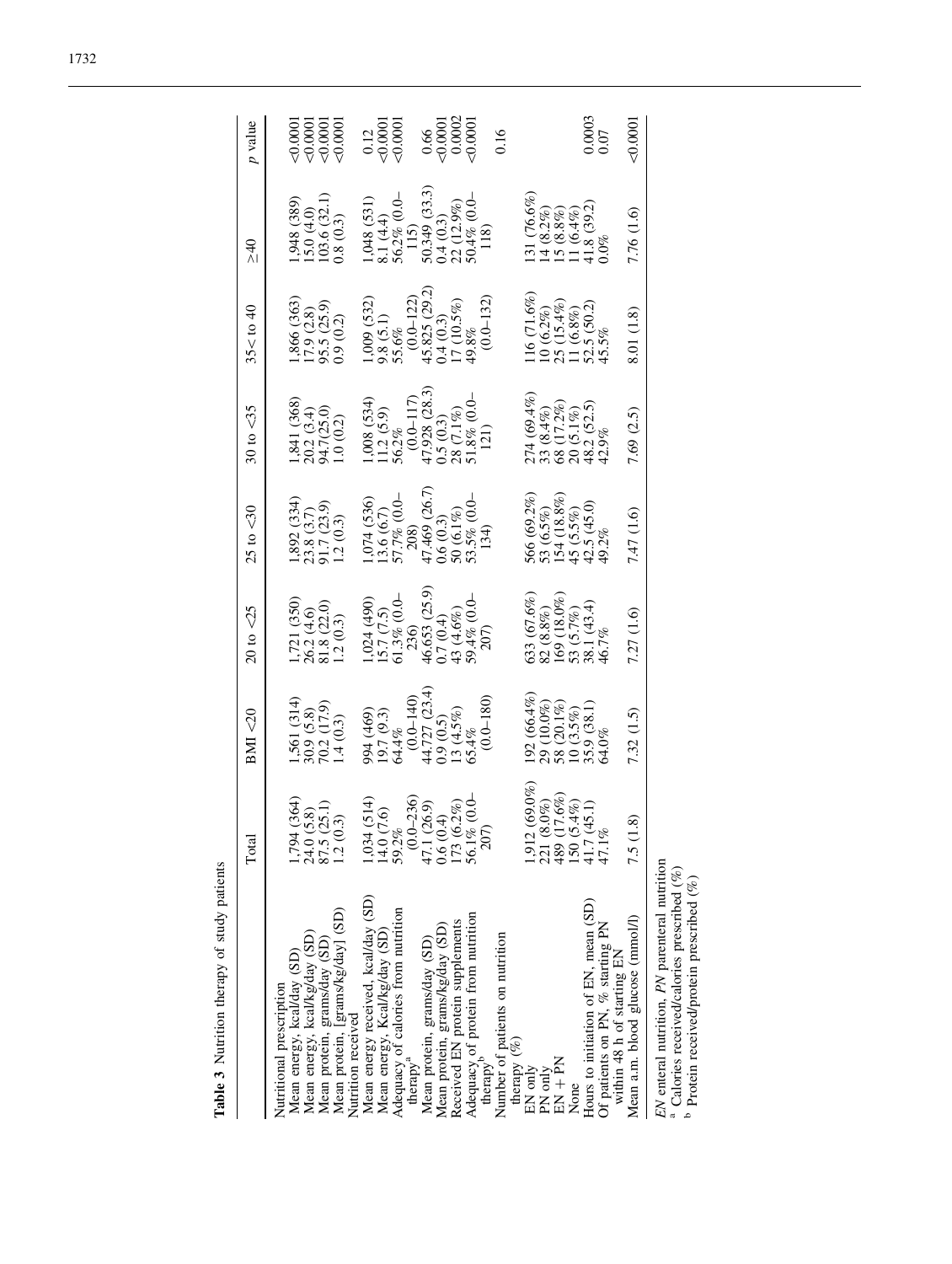<span id="page-5-0"></span>

|                                                                                                         | Median (IQR)     |          |                                    |                                                                                                                                                                                                                                     |              |               |                |
|---------------------------------------------------------------------------------------------------------|------------------|----------|------------------------------------|-------------------------------------------------------------------------------------------------------------------------------------------------------------------------------------------------------------------------------------|--------------|---------------|----------------|
| BMI group                                                                                               |                  |          |                                    |                                                                                                                                                                                                                                     |              |               |                |
|                                                                                                         | Total            | BMI < 20 | $20 \text{ to } < 25$ 25 to $< 30$ | $30 \text{ to } <35$                                                                                                                                                                                                                | $35 <$ to 40 | $\frac{1}{2}$ | <i>p</i> value |
| Length of ICU stay (days)                                                                               | $12.0(6.9-23.4)$ |          |                                    |                                                                                                                                                                                                                                     |              |               |                |
|                                                                                                         |                  |          |                                    | 11.3 (7.0–24.7) 11.7 (6.7–22.5) 12.4 (7.0–23.3) 12.0 (7.0–23.9) 11.2 (7.5–22.6) 13.6 (6.8–26.2) 0.49<br>23.1 (11.1–47.1) 24.6 (12.6–46.3) 24.4 (13.1–49.0) 24.7 (13.9–42.3) 23.4 (12.5–43.5) 22.0 (13.2–50.8) 0.94<br>8.8 (4.2–22.5 |              |               |                |
| 21 and the value of the state $(12.9-46.9)$<br>24.2 (12.9–46.9)<br>3.0 (4.3–20.8)<br>ventilation (days) |                  |          |                                    |                                                                                                                                                                                                                                     |              |               |                |
| Mortality % (60 days)                                                                                   | 29.1             |          |                                    |                                                                                                                                                                                                                                     |              |               |                |
| <b>THD</b>                                                                                              | 43.4 (0.5-54.4)  |          |                                    | 35.6 $29.2$<br>33.8 $(0.2-54.3)$ 44.2 $(0.4-54.5)$ 45.3 $(0.9-54.7)$ 43.5 $(0.7-54.6)$ 43.7 $(0.3-53.6)$ 39.0 $(0.2-53.9)$ 0.27                                                                                                     |              |               |                |

continents. We developed regression models adjusting for important known confounding variables and have shown a significant relationship between the amount of nutrition received in the first 12 days and subsequent 60-day mortality and VFDs. The effect of increasing provision of nutrition on these outcomes seemed to be largest in patients with low BMI  $(\leq 25)$  and high BMI  $(\geq 35)$  with little evidence of a treatment effect in patients in the mid range (BMI 25–35).

Controversy continues to exist over what the optimal goals for provision of energy and protein are [\[14\]](#page-8-0). Hypocaloric feeding of all critically ill patients and "permissive underfeeding" of the obese critically ill have been recommended by some [[4](#page-8-0), [15](#page-8-0), [16](#page-8-0)]. Despite the desire to provide different nutrition prescriptions across different BMI levels, current nutritional practices show that ICU patients are fed uniformly low levels of calories and protein across BMI groups, with an average intake of 1,034 kcal and 47 g of protein. Hence, all of these groups in our study may have received insufficient energy and protein. These observations are consistent with the published literature showing that the majority of critically ill patients do not meet nutritional requirements, and average intakes are 49–70% of calculated requirements when enteral nutrition is the major or only source of nutritional intake [[17](#page-8-0) –[19](#page-8-0)].

Since the 1950s, protein–energy malnutrition has been recognized as a cause of increased morbidity and mortality [\[20\]](#page-8-0). Our finding that increasing amounts of energy and protein are associated with improvements in clinical outcomes in lean critically ill patients is consistent with published data on community malnutrition. Studies by Scrishaw and his colleagues showed that there was a cycle of malnutrition resulting in increased propensity for infection that in turn reduced food intake and intensified malnutrition [[21](#page-8-0)]. Similarly, Collins et al. demonstrated that refeeding Somalian adults with a BMI  $\sim$  13 with a high-energy diet of mixed substrates lowered mortality [[22](#page-8-0)]. This parallels the finding in our study where increased energy and protein intake was associated with reduced odds of dying in patients with a low BMI.

The other main finding was that increased feeding in patients with a BMI  $\geq$ 35 was associated with a further reduction in mortality. Admittedly, some of the  $p$  values describing the relationship between increased calories and protein in the subgroup of patients with a BMI >40 lacked statistical significance. However, the magnitude of the treatment effect was similar to the other subgroups, and the lack of statistical significance was probably due to the small sample size of this subgroup. The mechanism for this treatment effect in this obese population may be different than in patients who become critically ill with a pre-existing low nutritional reserve and may relate more to iatrogenic malnutrition. Their supernormal lean body mass results in a higher than normal requirement for energy, and yet the actual mean delivery of energy was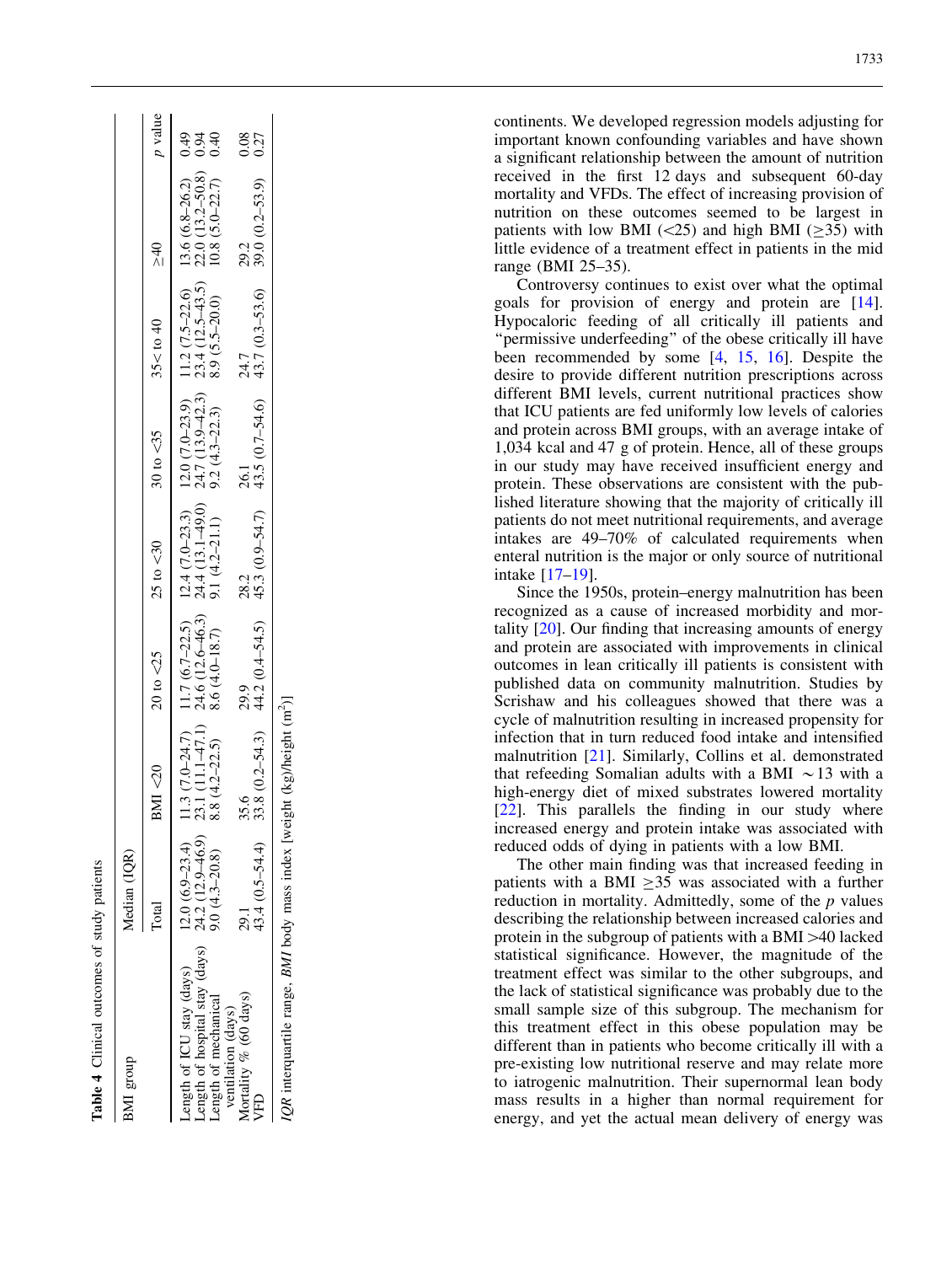<span id="page-6-0"></span>

|  | <b>Table 5</b> Relationship between increased nutrition and 60-day mortality |  |  |  |  |  |  |
|--|------------------------------------------------------------------------------|--|--|--|--|--|--|
|--|------------------------------------------------------------------------------|--|--|--|--|--|--|

| (a) Increased energy intake  |                              |            |            |           |                                  |            |            |                |
|------------------------------|------------------------------|------------|------------|-----------|----------------------------------|------------|------------|----------------|
| BMI group                    | Unadjusted ( $n = 2,772$ )   |            |            |           | Adjusted ( $n = 2,729^{\circ}$ ) |            |            |                |
|                              | Odds ratio                   | 95% CI     |            | $p$ value | Odds ratio                       | 95% CI     |            | <i>p</i> value |
|                              |                              | <b>LCL</b> | <b>UCL</b> |           |                                  | <b>LCL</b> | <b>UCL</b> |                |
| Overall                      | 0.73                         | 0.62       | 0.87       | 0.001     | 0.76                             | 0.61       | 0.95       | 0.014          |
| $<$ 20                       | 0.48                         | 0.28       | 0.83       | 0.009     | 0.52                             | 0.29       | 0.95       | 0.033          |
| 20 to $<$ 25                 | 0.61                         | 0.45       | 0.82       | 0.001     | 0.62                             | 0.44       | 0.88       | 0.007          |
| 25 to $\leq 30$              | 1.01                         | 0.75       | 1.36       | 0.960     | 1.05                             | 0.75       | 1.49       | 0.768          |
| 30 to $<$ 35                 | 0.84                         | 0.54       | 1.30       | 0.439     | 1.04                             | 0.64       | 1.68       | 0.889          |
| 35 to $<40$                  | 0.47                         | 0.23       | 0.95       | 0.036     | 0.36                             | 0.16       | 0.80       | 0.012          |
| $\geq 40$                    | 0.78                         | 0.41       | 1.47       | 0.442     | 0.63                             | 0.32       | 1.24       | 0.180          |
| (b) Increased protein intake |                              |            |            |           |                                  |            |            |                |
| <b>BMI</b> group             | Unadjusted ( $n = 2,771^b$ ) |            |            |           | Adjusted ( $n = 2,728^{\circ}$ ) |            |            |                |
|                              | Odds ratio                   | 95% CI     |            | $p$ value | Odds ratio                       | 95% CI     |            | $p$ value      |
|                              |                              | <b>LCL</b> | <b>UCL</b> |           |                                  | <b>LCL</b> | <b>UCL</b> |                |
| Overall                      | 0.83                         | 0.75       | 0.92       | < 0.001   | 0.84                             | 0.74       | 0.96       | 0.008          |
| $<$ 20                       | 0.60                         | 0.43       | 0.84       | 0.003     | 0.60                             | 0.41       | 0.87       | 0.007          |
| 20 to $\langle 25$           | 0.79                         | 0.66       | 0.94       | 0.008     | 0.81                             | 0.66       | 0.99       | 0.036          |
| 25 to $<$ 30                 | 0.95                         | 0.80       | 1.14       | 0.609     | 0.97                             | 0.79       | 1.19       | 0.758          |
| 30 to $<$ 35                 | 0.92                         | 0.72       | 1.19       | 0.533     | 1.04                             | 0.79       | 1.37       | 0.774          |
| 35 to $<40$                  | 0.70                         | 0.47       | 1.04       | 0.075     | 0.62                             | 0.39       | 0.98       | 0.039          |
| $\geq 40$                    | 0.82                         | 0.59       | 1.14       | 0.237     | 0.72                             | 0.51       | 1.03       | 0.072          |
|                              |                              |            |            |           |                                  |            |            |                |

Odds of 60-days mortality per increase of 1,000 kcal (a) and 30 g of protein (b) received per day both unadjusted and adjusting for nutrition days, BMI, age, admission category, admission diagnosis, and APACHE II score. Estimates are from the generalized linear (logistic) mixed effects model with a random ICU effect. Interaction terms were used to produce BMI-specific estimates.  $p$  values are Wald type t tests

CI confidence interval, LCL lower confidence limit, UCL upper confidence limit, BMI body mass index, APACHE acute physiology and chronic health evaluation, ICU intensive care unit

Forty-three  $(1.6\%)$  patients are excluded due to missing one or more covariates in the adjusted model

One patient missing protein intake

the lowest in the entire survey cohort reported, being 8–9 kcal/kg with about 0.4 g/kg protein. Despite recommendations that obese patients receive high-protein diets, the actual intake was very low, and few patients received supplemental protein. Hence, these patients had the most severe discrepancy between needs and receipt of nutrition, a form of iatrogenic malnutrition—iatrogenic in the sense that they do not start their critical illness malnourished, but develop protein and energy deficits through the course of their ICU stay. Under these circumstances, any increase in nutritional intake would be of benefit. In this obese group, the inadequacy of protein intake in relation to lean body mass would lead to erosion of lean body mass and depletion of key amino acids and micronutrients, which are essential for immune function [\[23\]](#page-8-0). Thus, the benefits of increased nutrition in this group could be due to the increased protein intake, which reached a more acceptable intake of up to 1.2 g/kg/day, while the maximum energy delivered of 22 kcal/kg/day remained hypocaloric.

Our overall findings are consistent with the published literature describing an association between worse clinical

outcomes and increasing caloric debt  $[1-3]$  $[1-3]$  $[1-3]$ , but are discordant with the findings of Krishnan and colleagues that showed that 33–66% of goal calories were associated with



Fig. 1 The relationship between increasing calories/day and 60-day mortality by BMI. BMI body mass index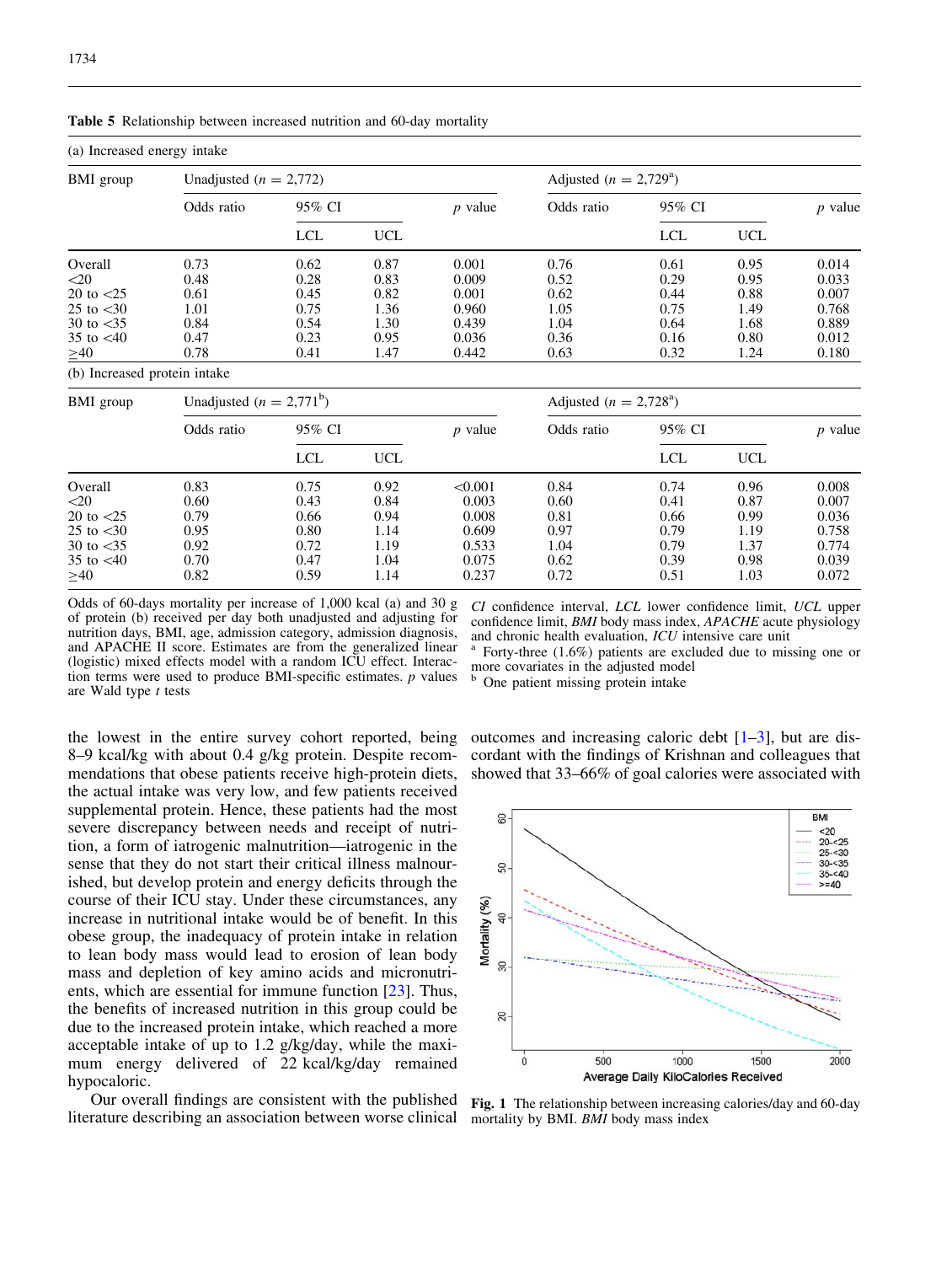<span id="page-7-0"></span>Table 6 Relationship between increased nutrition and ventilatorfree days

| (a) Increased energy intake                                                                    |                                                     |                                                                                              |                                                        |                                                                   |                                                     |                                                                    |                                                 |                                                             |
|------------------------------------------------------------------------------------------------|-----------------------------------------------------|----------------------------------------------------------------------------------------------|--------------------------------------------------------|-------------------------------------------------------------------|-----------------------------------------------------|--------------------------------------------------------------------|-------------------------------------------------|-------------------------------------------------------------|
| BMI                                                                                            |                                                     |                                                                                              | Unadjusted $(n = 2,772)$                               |                                                                   |                                                     | Adjusted ( $n = 2,729^{\circ}$ )                                   |                                                 |                                                             |
| group                                                                                          | Beta                                                | 95% CI                                                                                       |                                                        | $\boldsymbol{p}$                                                  | Beta                                                | 95% CI                                                             |                                                 | $\boldsymbol{p}$                                            |
|                                                                                                |                                                     | LCL.                                                                                         | <b>UCL</b>                                             | value                                                             |                                                     | LCL.                                                               | UCL                                             | value                                                       |
| Overall<br>< 20<br>20 to $\leq$ 25<br>25 to $<$ 30<br>30 to $<$ 35<br>35 to $<40$<br>$\geq 40$ | $-2.3$<br>$-1.1$<br>0.5<br>$-0.9$                   | $-3.3$ $-5.1$<br>$-8.2$<br>$-4.3$<br>$-5.8$ $-8.9$ $-2.7$<br>$-5.4 -9.8$<br>$-6.5$<br>$-7.7$ | $-1.5$<br>3.7<br>2.0<br>$-1.0$<br>7.4<br>5.9           | < 0.001<br>0.452<br>0.482<br>< 0.001<br>0.017<br>0.891<br>0.797   | 3.5<br>2.8<br>4.7<br>0.1<br>$-1.5$<br>8.7<br>6.4    | 1.2<br>$-2.9$<br>1.5<br>$-3.0$<br>$-5.8$<br>2.0<br>$-0.1$          | 5.9<br>8.5<br>7.8<br>3.2<br>2.9<br>15.3<br>12.8 | 0.003<br>0.337<br>0.004<br>0.958<br>0.508<br>0.011<br>0.053 |
| (b) Increased protein intake                                                                   |                                                     |                                                                                              |                                                        |                                                                   |                                                     |                                                                    |                                                 |                                                             |
| BMI                                                                                            | Unadjusted $(n = 2,771^b)$                          |                                                                                              |                                                        |                                                                   | Adjusted ( $n = 2,728^{\circ}$ )                    |                                                                    |                                                 |                                                             |
| group                                                                                          | 95% CI<br>Beta                                      |                                                                                              |                                                        | $\boldsymbol{p}$                                                  | 95% CI<br>Beta                                      |                                                                    |                                                 | $\boldsymbol{p}$<br>value                                   |
|                                                                                                | LCL UCL                                             |                                                                                              | value                                                  |                                                                   |                                                     |                                                                    | LCL UCL                                         |                                                             |
| Overall<br>$<$ 20<br>20 to $<$ 25<br>25 to $<$ 30<br>30 to $<$ 35<br>35 to $< 40$<br>>40       | $-2.3$<br>$-2.2 -5.8$<br>$-1.1$<br>$-0.4$<br>$-0.8$ | $-3.4$<br>$-2.9$<br>$-3.8$ $-5.7$<br>$-3.4 -6.0$<br>$-4.2$<br>$-4.1$                         | $-1.2$<br>1.4<br>0.7<br>$-1.9$<br>$-0.9$<br>3.4<br>2.4 | < 0.0001<br>0.240<br>0.230<br>< 0.0001<br>0.008<br>0.827<br>0.612 | 1.0<br>0.7<br>1.5<br>$-0.5$<br>$-1.3$<br>3.4<br>2.4 | $-0.3$<br>$-2.8$<br>$-0.3$<br>$-2.4$<br>$-3.8$<br>$-0.2$<br>$-0.7$ | 2.3<br>4.1<br>3.3<br>1.4<br>1.2<br>7.1<br>5.5   | 0.121<br>0.710<br>0.101<br>0.601<br>0.303<br>0.063<br>0.136 |

Beta estimates expected increase in ventilator-free days per 1,000 kcal (a) and 30 g of protein (b) per day both unadjusted and adjusting for nutrition days, BMI, age, admission category, admission diagnosis, and APACHE II score. Estimates are from the linear mixed effects model with a random ICU effect. Interaction terms were used to produce BMI-specific estimates. p values are Wald type  $t$  tests

CI confidence interval, LCL lower confidence limit, UCL upper confidence limit, BMI body mass index, APACHE acute physiology and chronic health evaluation, *ICU* intensive care unit  $\frac{a}{b}$  Forty-three (1.6%) patients are excluded due to missing one or

more covariates in the adjusted model<br> $\frac{b}{c}$  One patient missing material

One patient missing protein intake

a higher hospital survival and shorter duration of mechanical ventilation [[4](#page-8-0)]. Our study differed from the Krishnan study in that our sample size was much larger, including patients from 167 ICUs with a larger range of BMI of included patients, and we adjusted for length of stay, an important confounding variable that is related both to the exposure (amount of feeds) and clinical outcomes. Adjusting for this confounding effect of the number of ICU days used to calculate average daily calories was extremely important since non-survivors with short ICU stays would not have time to reach goal calories. Survivors with long lengths of stays would have the greatest likelihood of receiving the most nutrition. The importance of this adjustment was evident in our statistical models demonstrating the relationship between association was reversed when we adjusted for days of observation.

Our findings further suggest that in the design (and interpretation) of trials of macronutrients, we cannot expect the therapies studied to behave the same in all patients. We have shown that the treatment effect may vary depending on their baseline BMI. This is consistent with results of RCTs of parenteral nutrition in elective surgery patients, which show a benefit in malnourished patients only [\[6,](#page-8-0) [7](#page-8-0)]. Of the 24 randomized trials of critically ill patients comparing EN vs. PN or early EN vs. delayed EN, no studies were stratified on the basis of nutrition status at admission to ICU or adjusted for it post hoc, which is particularly important since these studies were small and subject to variability [\[24\]](#page-9-0). This must be taken into consideration in the design of future randomized controlled trials by either including only 'at risk' patients or stratifying on the basis of that risk.

The major strength of this study is the large number of subjects enrolled from multiple critical care units across five different continents, enhancing the generalizability of our findings. The most obvious limitation of the study is that this study design cannot definitively prove causality since unknown confounders may remain in any observational study, and not all variables can be adjusted for in our analysis. However, our analysis does account for the expected variability in timing, route, and composition of nutrition therapy that occurs across all sites, and key patient demographics that relate to outcome. We further acknowledge that it is also plausible that decreased ability to feed may be associated with increased mortality or that the recovery of the underlying disease allows for better tolerance of feeding. We are limited in making causal inferences because of the observational nature of our data; however, there are data from randomized trials that do support our observations that better fed patients have fewer complications and superior clinical outcomes [\[25,](#page-9-0) [26](#page-9-0)]. Another important limitation is the use of BMI as the only tool to define nutritional reserve. There is no consistently used nutritional risk stratification tool in the critically ill patient population; we used BMI because of its ease of measurement. We acknowledge that BMI is often derived from estimates of height and weight, and yet, despite these limitations, we were able to see differences across BMI subgroups.

VFDs and amount of nutrition in that the direction of the outcomes with both energy and protein, it was not In interpreting our findings, it is important to note that the maximum mean energy received in our observational dataset was 2,780 kcal/day; therefore, we are unable to infer that the linear relationship between additional calories and protein and decreasing mortality would continue beyond this threshold. We did not observe a threshold where increasing energy or protein caused an increase in mortality, but presuppose that such a threshold exists. Although we demonstrated a similar association with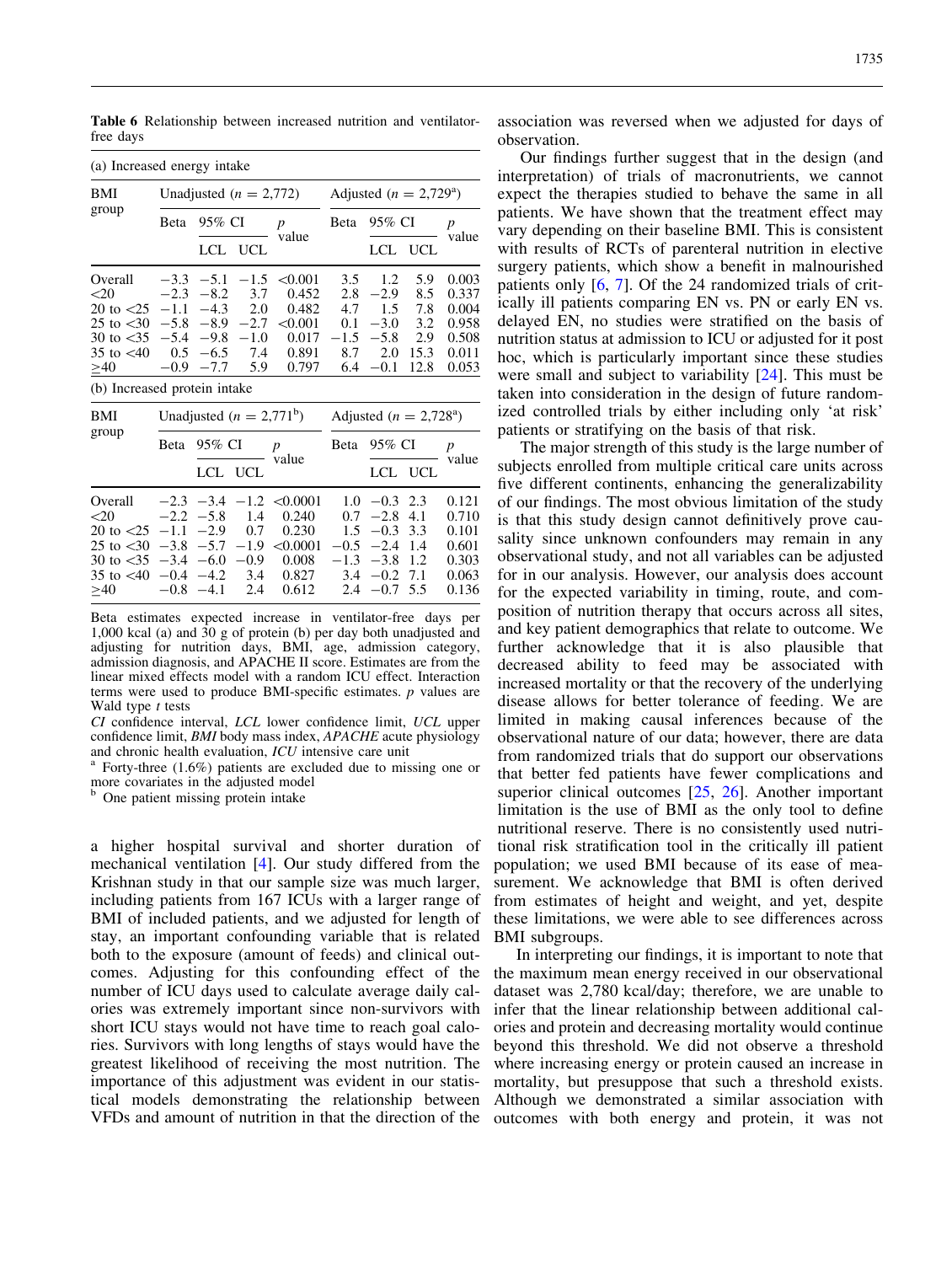<span id="page-8-0"></span>possible to separate the effects of increased energy from that of protein since they are strongly correlated due to the fixed ratio in most feeding regimens. Similarly, we cannot comment on whether the observed benefit effect of more energy and protein came from EN, PN, or both since we focused on nutrition from all sources. Other sources of evidence [15] from randomized controlled trials would offer more robust estimates of the relative merits of EN compared to PN.

# **Conclusions**

We observed that greater intakes of energy and protein were associated with better clinical outcomes of critically ill patients, particularly if their BMI is  $\langle 25 \text{ or } \geq 35$ . Given the observational nature of this study, we cannot make

definitive causal inferences from our findings. We would hypothesize, however, that increasing nutrient provision in the early phase of critical illness, to minimize protein– energy deficit, may improve clinical outcomes, particularly in lean and obese patients. Randomized trials where delivery of goal calories is optimized in critically ill patients at the extremes of BMI are necessary to test this hypothesis. Future randomized trials of macronutrients need to consider the pre-ICU nutritional status in their design and interpretation and utilize effective nutrition screening tools to determine nutritional risk.

Acknowledgments We are grateful to the scores of participants across the world that collected data for this study, to Xuran Jiang who assisted with the data analysis, and to Drs. John Drover, Andrew Davies, and Renee Stapleton for their assistance in reviewing the manuscript.

# **References**

- 1. Villet S, Chiolero RL, Bollmann MD, Revelly JP, Cayeux RNMC, Delarue J, Berger MM (2005) Negative impact of hypocaloric feeding and energy balance on clinical outcome in ICU patients. Clin Nutr 24:502–509
- 2. Rubinson L, Diette GB, Song X, Brower RG, Krishnan JA (2004) Low caloric intake is associated with nosocomial bloodstream infections in patients in the medical intensive care unit. Crit Care Med 32:350–357
- 3. Petros S, Engelmann L (2006) Enteral nutrition delivery and energy expenditure in medical intensive care patients. Clin Nutr 25:51–59
- 4. Krishnan JA, Parce PB, Martinez A, Diette GB, Brower RG (2003) Caloric intake in medical ICU patients: consistency of care with guidelines and relationship to clinical outcomes. Chest 124:297–305
- 5. Heyland DK, MacDonald S, Keefe L, Drover JW (1998) Total parenteral nutrition in the critically ill patient: a meta-analysis. JAMA 280:2013–2019
- 6. The Veterans Affairs Total Parenteral Nutrition Cooperative Study Group (1991) Perioperative total parenteral nutrition in surgical patients. N Engl J Med 325:525–532
- 7. Braunschweig CL, Levy P, Sheean PM, Wang X (2001) Enteral compared with parenteral nutrition: a meta-analysis. Am J Clin Nutr 74:534–542
- 8. Knaus WA, Draper EA, Wagner DP, Zimmerman JE (1985) APACHE II: a severity of disease classification system. Crit Care Med 13:818–829
- 9. World Health Organization. Available at: [http://www.who.int/bmi/index.jsp?](http://www.who.int/bmi/index.jsp?introPage=intro_3.htmp) [introPage=intro\\_3.htmp](http://www.who.int/bmi/index.jsp?introPage=intro_3.htmp)
- 10. Demidenko E (2004) Mixed models: theory and applications. Wiley, New Jersey
- 11. SAS Institute Inc. (2005) The GLIMMIX Procedure. SAS/STAT User's Guide, Version 9.1.3 Cary, NC
- 12. Harrell FE (2001) Regression modeling strategies: with application to linear models, logistic regression and survival analysis. Springer, New York
- 13. SAS Institute Inc (1999) The MIXED Procedure. SAS/STAT User's Guide, vol 8. SAS Institute Inc, Cary, pp 2083– 2226
- 14. Stapleton RD, Jones N, Heyland DK (2007) Feeding critically ill patients: what is the optimal amount of energy? Crit Care Med 35:S535–S540
- 15. Heyland DK, Dhaliwal R, Drover JW, Gramlich L, Dodek P (2003) Canadian clinical practice guidelines for nutrition support in mechanically ventilated, critically ill adult patients. JPEN J Parenter Enteral Nutr 27:355–373
- 16. Jeejeebhoy KN (2004) Permissive underfeeding of the critically ill patient. Nutr Clin Pract 19:477–480
- 17. Rice TW, Swope T, Bozeman S, Wheeler AP (2005) Variation in enteral nutrition delivery in mechanically ventilated patients. Nutrition 21:786– 792
- 18. Heyland DK, Schroter-Noppe D, Drover JW, Jain M, Keefe L, Dhaliwal R, Day A (2003) Nutrition support in the critical care setting: current practice in Canadian ICUs—opportunities for improvement? JPEN J Parenter Enteral Nutr 27:74–83
- 19. De Jonghe B, Appere-De-Vechi C, Fournier M, Tran B, Merrer J, Melchior JC, Outin H (2001) A prospective survey of nutritional support practices in intensive care unit patients: what is prescribed? What is delivered? Crit Care Med 29:8–12
- 20. Heimburger DC (2006) Adulthood in modern nutrition. In: Shike M, Ross AC, Caballero B, Cousins RJ (eds) Health and disease, vol 53. Lippincott Williams &Wilkins, New York, pp 830–842
- 21. Katona P, Katona-Apte J (2008) The interaction between nutrition and infection. Clin Infect Dis 46:1582–1588
- 22. Collins S, Myatt M, Golden B (1998) Dietary treatment of severe malnutrition in adults. Am J Clin Nutr 68:193–199
- 23. Li P, Yin Y-L, Li D, Kim SW, Wu G (2007) Amino acids and immunity. Br J Nutr 98:237–252